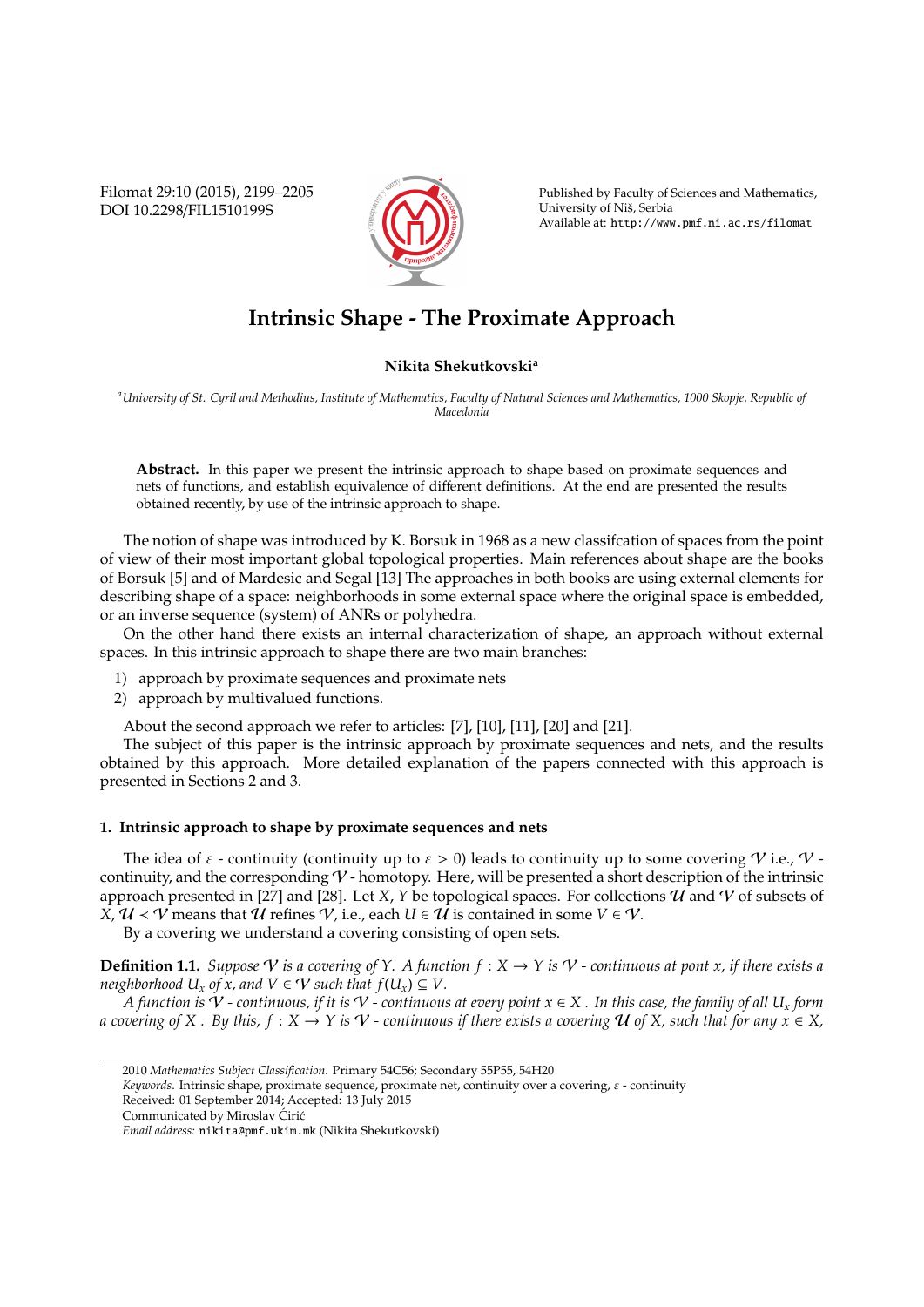*there exists a neighborhood*  $U \in \mathcal{U}$  *of x, and*  $V \in \mathcal{V}$  *such that*  $f(U) \subseteq V$ . We denote shortly: there exists  $\mathcal{U}$ *, such that*  $f(U) < V$ *.* 

If  $f: X \to Y$  is  $\mathcal V$  - continuous, then is  $W$  - continuous for any W such that  $V \prec W$ . If *V* is a covering of *Y*, and *V*  $\in$  *V*, the star of *V*, is the open set  $st(V) = \{W \in \mathcal{V} | W \cap V \neq \emptyset\}$ . We form a new covering of *Y*,  $st(V) = \{ st(V) | V \in V \}.$ 

**Definition 1.2.** *The functions f, q :*  $X \to Y$  *are*  $V$  *-homotopic, if there exists a function F :*  $I \times X \to Y$  *such that:* 

- 1)  $F: X \times I \rightarrow Y$  is  $st(V)$  continuous,
- 2)  $F: X \times I \rightarrow Y$  *is*  $V$   *continuous at all points of*  $X \times \partial I$ ,
- 3)  $F(0, x) = f(x)$ ,  $F(1, x) = g(x)$ .

The relation of  $\mathcal V$  -homotopy is denoted by  $f \sim \mathcal g$ . This is an equivalence relation.

**Remark 1.1.** *Usually, the condition 2) of the previous definition is formulated as: 2') there exists an neighbourhood N* of  $\partial I = \{0, 1\}$  *such that*  $F_{|X \times N}$  *is*  $V$  *- continuous.* 

*The formulations are actually the same.*

*The definition of homotopy with conditions 1) and 2), is crucial and neccessary for usual concatenation of homotopies used to prove transitivity of the homotopy ( see Theorem 2.2 [27]).*

A **proximate net**  $(f_V): X \to Y$ , is a net of functions  $f_V: X \to Y$ ,  $f_V$ , is a  $V$ -continuous function, indexed by all coverings, such that if  $V > W$  then  $f_V$  and  $f_W$  are  $V$  - homotopic.

Two proximate nets  $(f_{\cal V})$  ,  $\big(f'_{\cal V})$  :  $X\to Y$  are homotopic if  $f_{\cal V}$  and  $f'_{\cal V}$  are  ${\cal V}$  - homotopic, for all  ${\cal V}\in$  cov  $Y$ which we denote by  $(f_{\mathcal{V}}) \sim (f'_{\mathcal{V}})$ . This is an equivalence relation.

If  $(f_V)$  :  $X \to Y$  and  $(g_W)$  :  $Y \to Z$  are proximate nets, then for a covering  $W \in covZ$ , there exists a covering  $V \in covY$  such that  $g_W(V) \prec W$ . Then the **composition** of these two proximate nets is a proximate net  $(h_W)$  defined by  $(h_W) = (g_W f_V) : X \to Z$ .

Paracompact spaces and homotopy classes of proximate nets form the category whose isomorphisms induce classification which coincide with the standard shape classification, i.e., isomorphic spaces in this category have the same shape.

Considering only compact metric spaces, the approach can be simplified.Actually in a compact metric space there exists a sequence of finite coverings,  $V_1 > V_2 > ...$  with the property that for any covering  $V$ , there exists *n*, such that  $V > V_n$ . We call such a sequence - cofinal sequence of finite coverings.

This fact allows working with proximate sequences instead with proximate nets.

**Definition 1.3.** *Definition 1.3 The sequence*  $(f_n)$  *of functions*  $f_n : X \to Y$  *is a proximate sequence from* X *to*  $Y$ *, if there exists a cofinal sequence of finite coverings of Y,*  $V_1 > V_2 > ...$ *, and for all indices*  $m \ge n$ *,*  $f_n$  *and*  $f_m$  *are*  $V_n$  *homotopic. In this case we say that*  $(f_n)$  *is a proximate sequence over*  $(\mathcal{V}_n)$ *.* 

*If*  $(f_n)$  *and*  $(f'_n)$  *are proximate sequences from X to Y, then there exists a cofinal sequence of finite coverings*  $\mathcal{V}_1$  $>$  $\mathcal{V}_2$   $>$ ... such that  $(f_n)$  and  $(f'_n)$  are proximate sequences over  $(\mathcal{V}_n)$ .

*Two proximate sequences*  $(f_n)$  *and*  $(f'_n)$  :  $X \to Y$  are homotopic if for some cofinal sequence of finite coverings  $\mathcal{V}_1$  $V_1>V_2$ ,  $\ldots$ ,  $(f_n)$  and  $(f'_n)$  are proximate sequences over  $(V_n)$ , and for all integers  $f_n$  and  $f'_n$  are  $(V_n)$  - homotopic.

If  $(f_n): X \to Y$  is a proximate sequence over  $(\mathcal{V}_n)$  and  $(g_k): Y \to Z$  is a proximate sequence over  $(\mathcal{W}_k)$ , for a covering  $W_k$  of  $\tilde{Z}$ , there exists a covering  $\mathcal{V}_{n_k}$  of  $Y$  such that  $g_k(\mathcal{V}_{n_k}) \prec W_k$ . Then, the composition is the proximate sequence  $(h_k) = (g_k f_{n_k}) : X \to Z$ .

Compact metric spaces and homotopy classes of proximate sequences form the shape category, i.e., isomorphic spaces in this category have the same shape. This notion of shape for compact metric spaces is the standard one; it is proven in [16].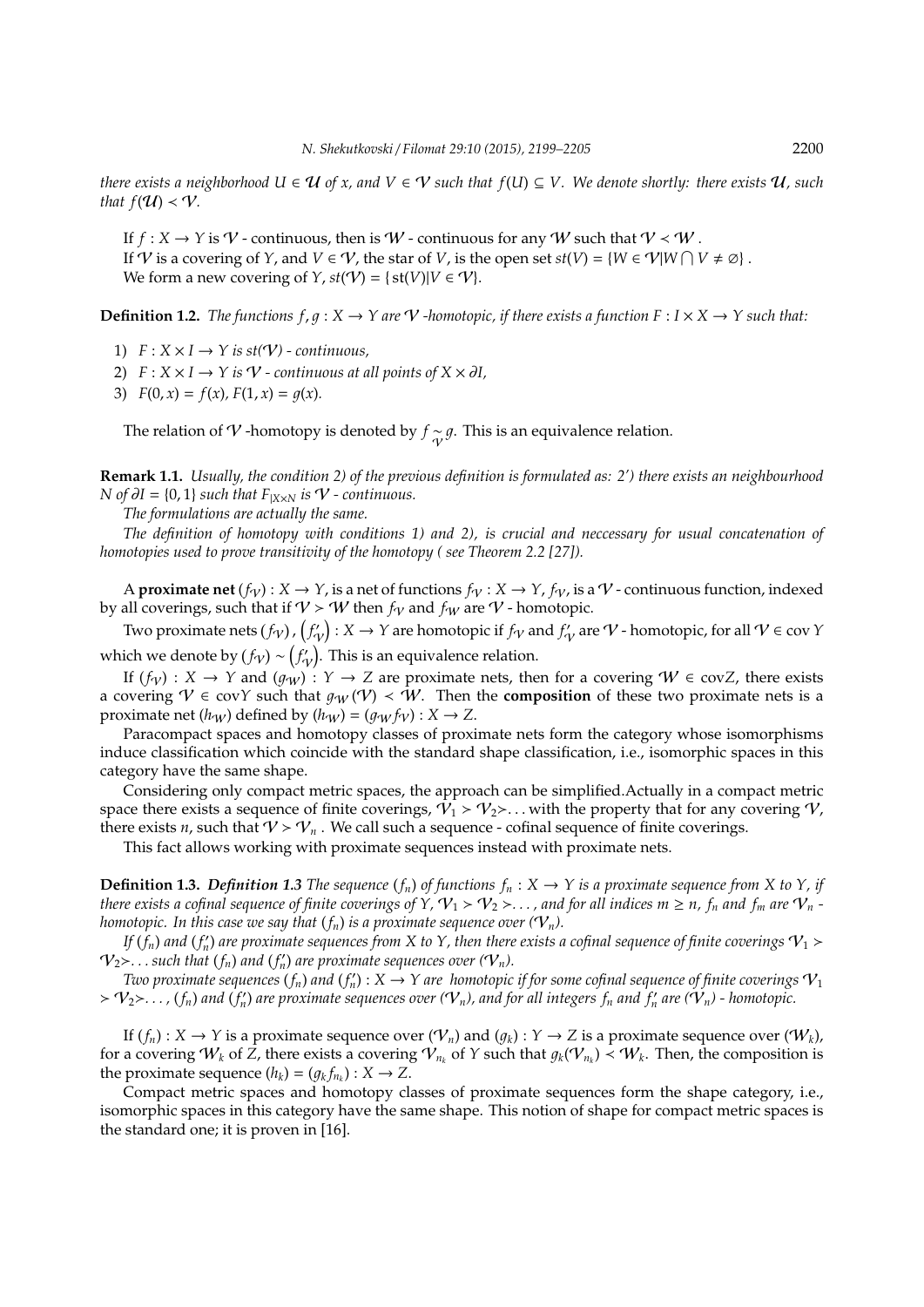#### **2. Relation to other approaches**

The first intrinsic approach to shape of compact metric spaces was made in 1974 by Felt ,[9]. In the paper [9], by  $[(X, Y)]_{\mathcal{V}}$  is denoted the set of  $\mathcal{V}$  - homotopy classes of  $\mathcal{V}$  – continuous functions  $f : X \to Y$ . The homotopy class of *f* is denoted by  $[f]_{\mathcal{V}}$ . If  $\mathcal{V} > \mathcal{V}'$  and  $f \sim_{\mathcal{V}'} g$  then  $f \sim_{\mathcal{V}} g$ . So, the map  $p_{\mathcal{V}'\mathcal{V}'} : [X, Y]_{\mathcal{V}'} \to [X, Y]_{\mathcal{V}}$ defined by  $p_{VV}(f|\psi) = [f]\psi$  is well defined. It is formed the inverse system in the category of sets and functions ([*X*, *Y*]<sub>V</sub>, *p*<sub>VV'</sub>,  $\hat{V}$  finite covering). By  $\underline{\lim}_{x \to \infty} [X, Y]$ <sub>V</sub> is denoted the inverse limit of this inverse  $\gamma$ 

system. In the paper [9] a bijection is established between  $\varprojlim_{\mathcal{V}}$  $[X, Y]_{\mathcal{V}}$  and the set of all (standard) shape

morphisms from *X* to *Y*.

However, in this paper, it is not defined the composition of morphisms, and it is not formed the corresponding shape category. That his notion of shape morphism coincides with the one in the current paper, is established by the Theorem 1.3, proved in [27]. In fact it is shown that, there is a bijection between the set  $\varprojlim [X, Y]_{\mathcal{V}}$  and the set of homotopy classes  $[(f_n)]$  of proximate sequences  $(f_n) : X \to Y$ .  $\overline{\nu}$ 

In the paper [19], J.M.R. Sanjurjo gave an intrinsic description of the shape category of compact metric spaces. His approach is based on the notion of  $\varepsilon$  -continuity, similar notion to the notion of  $\mathcal V$ -continuity. A function  $f : X \to Y$  is  $\varepsilon$  - continuous, if for every  $x \in X$  there is a neighborhood of *x* whose image lies in the  $\varepsilon$  - neighbourhood of  $f(x)$ . The functions  $f, g: X \to Y$  are  $\varepsilon$  - homotopic, if there exists a  $\varepsilon$  - continuous function  $F: X \times I \to Y$  such that for every  $x \in X$ ,  $F(x, 0) = f(x)$  and  $F(x, 1) = g(x)$ . The relation of  $\varepsilon$ homotopy is an equivalence relation on the set of  $\varepsilon$  - continuous functions.

A proximate net, from *X* to *Y*, is a sequence of (not necessarily continuous) functions  $f_n : X \to Y$  such that for every  $\varepsilon > 0$  there is an index  $n_0$  such that  $f_n$  is  $\varepsilon$  - homotopic to  $f_{n+1}$  for every  $n \ge n_0$ . We denote proximate nets with  $(f_n): X \to Y$ , or just with  $(f_n)$ .

Two proximate nets  $(f_n)$  and  $(f'_n)$  are homotopic if for every  $\varepsilon > 0$ ,  $f_n$  is  $\varepsilon$  - homotopic to  $f'_n$  for almost every *n* (i.e., there exists  $n_0$  such that  $f_n$  is  $\varepsilon$  - homotopic to  $f'_n$  for all  $n \ge n_0$ ). The symbol  $[(f'_n)]$  denotes a homotopy class.

The definition of composition is more involved.

At first is defined a null sequence  $\varepsilon_1 \geq \varepsilon_2 \geq \cdots \geq \varepsilon_n \geq \cdots$  of positive numbers, as a sequence of positive numbers such that  $\varepsilon_n \to 0$  when  $n \to 0$ . Let  $[(f_n)] : X \to Y$  and  $[(g_n)] : Y \to Z$  be classes of proximate nets, and  $(f_n)$  :  $X \to Y$  and  $(g_n)$  :  $Y \to Z$  be their representatives. A null sequence of positive numbers  $\varepsilon_1 \geq \varepsilon_2 \geq \cdots \geq \varepsilon_n \geq \ldots$  can be chosen such that  $g_n$  is  $\frac{\varepsilon_{n_0}}{2}$  homotopic to  $g_{n_0}$  for every  $n \geq n_0$ , and a null  $\sum_{i=1}^{n} a_i = a_i = a_i$   $\sum_{i=1}^{n} a_i = a_i$   $\sum_{i=1}^{n} a_i = a_i$   $\sum_{i=1}^{n} a_i = a_i$   $\sum_{i=1}^{n} a_i = a_i$   $\sum_{i=1}^{n} a_i = a_i$   $\sum_{i=1}^{n} a_i = a_i$   $\sum_{i=1}^{n} a_i = a_i$   $\sum_{i=1}^{n} a_i = a_i$   $\sum_{i=1}^{n} a_i = a_i$   $\sum_{i=1}^{n} a_i = a_i$   $\sum_{i=1}^{n} a_i = a_i$   $\$ and *y'* in *Y*, and sequence of indices  $k_1 < k_2 < \cdots < k_n < \ldots$  is chosen such that  $f_k$  is  $\frac{\delta_n}{2}$  homotopic to  $f_{k_n}$  for every  $k \geq k_n$ . Then, the composition of homotopy classes is defined by  $[(g_n)][(f_n)] = [(g_n f_{k_n})]$ .

In [19] is proven that the composition of classes is well defined, and that compact metric spaces together with homotopy classes of proximate net form a category isomorphic to standard shape category.

In [15] is proven that to every proximate net in the sense of Sanjurjo we can associate a proximate sequence consisting of the same functions. If two proximate nets are homotopic then the associated proximate sequences are homotopic. In [15] is shown that this correspondence is bijective and that in this way is obtained a categorical isomorphism between shape categories of Sanjurjo [19] and Shekutkovski [27].

In [11], Kieboom, using actually the same approach as in this paper, presented an intrinsic definition of shape for paracompact spaces and showed that for paracompact spaces his notion of shape is equivalent to the notion of shape from [13].

In the paper [6] is presented intrinsic definition of shape for all topological spaces considering only normal coverings. Instead of indexing proximate nets  $(f_V)$  by normal coverings  $V$ , in the paper proximate nets ( $f_a$ ) are indexed by finite sets of coverings  $a = \{V_0, V_1, \ldots, V_n\}$  having a maximal element (i.e., a covering that refines all other coverings of that finite set, and is not refined by any other covering of that finite set). These sets are ordered by inclusion. This ordering is cofinite i.e., each *a* has only finite number of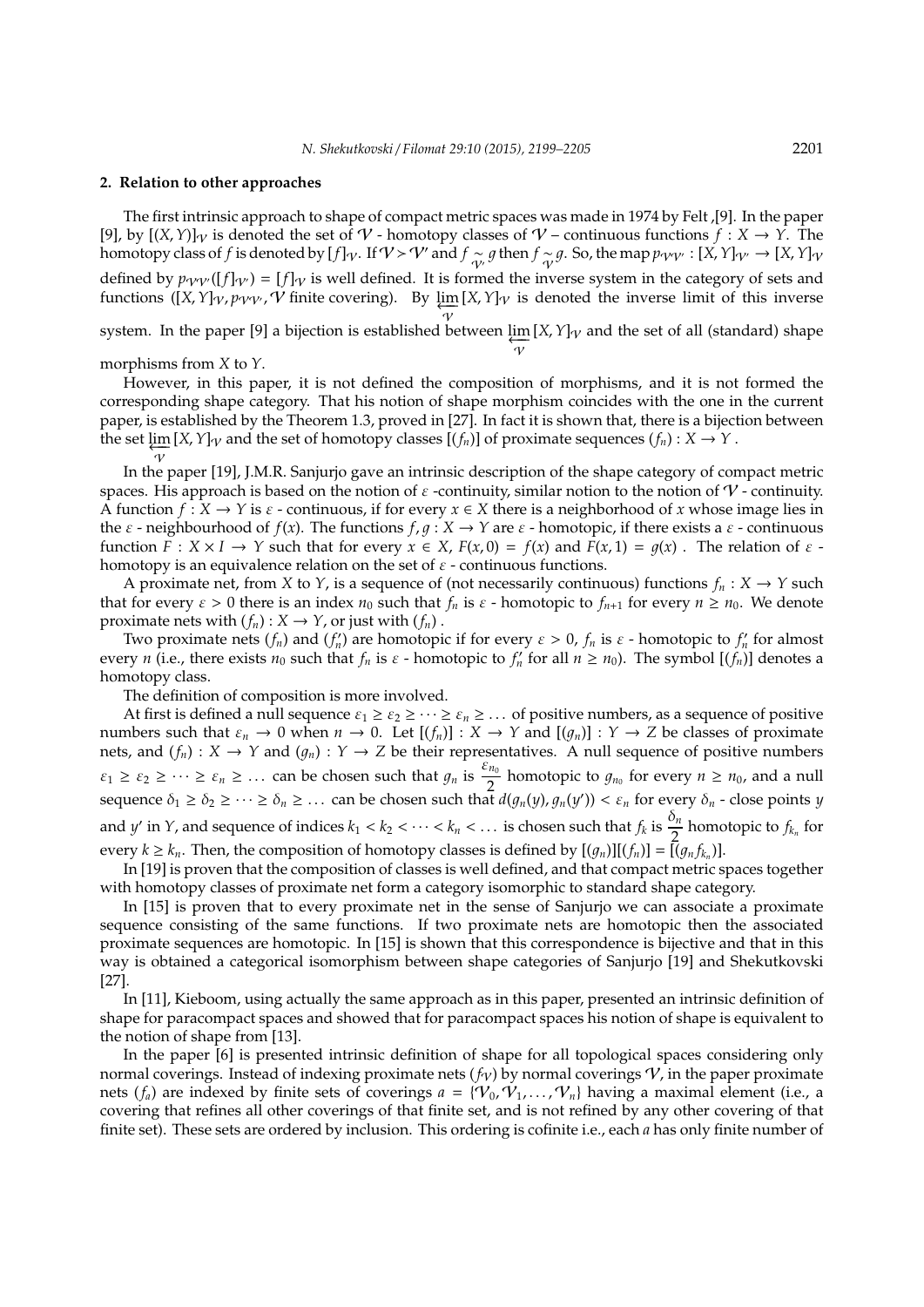predecessors. It is shown that obtained shape category is isomorphic to the shape category for topological spaces from [13].

Proper shape is a type of shape more appropriate for non compact locally compact spaces. In this theory functions  $f: X \to Y$  are proper i.e., for any compact *D* in *Y*, there exists a compact *C* in *X* such that  $f(X \setminus C) \subset Y \setminus D$  [1]. This definition is more general and coincides with the usual one for continuous functions.

In [1], Akaike and Sakai develop proper *n* - shape theory using an intrinsic approach. Following the same line, in [23], the authors describe proper shape theory by intrinsic approach, and proved that the obtained notion of proper shape coincides with the previous main notion of proper shape (in [3], [22] is shown the equivalence of several external approaches to proper shape).

The intrinsic definition of the category of proper shape for locally compact separable metric spaces follows the steps in the beginning of Section 1. Only open covers consisting of sets with compact closure are considered. This additional condition is connected with proper functions.

**Definition 2.1.** *The proper functions*  $f, q: X \to Y$  *are*  $V$  *- properly homotopic, if there exists a proper function*  $F: I \times X \rightarrow Y$  *such that:* 

- 1)  $F: X \times I \rightarrow Y$  is st( $V$ ) continuous,
- 2)  $F: X \times I \rightarrow Y$  *is*  $V$   *continuous at all points of*  $X \times \partial I$ *,*
- 3)  $F(0, x) = f(x)$ ,  $F(1, x) = g(x)$ .

A **proper proximate net**  $(f_{\mathcal{V}}): X \to Y$  is a net of functions  $f_{\mathcal{V}}: X \to Y$ ,  $f_{\mathcal{V}}$  is a proper *V*-continuous function, indexed by all coverings, such that if  $V > W$  then  $f_V$  and  $f_W$  are properly  $V$  - homotopic.

The proper homotopy classes  $[(f_V)]_p$  are morphisms of the category of proper shape.

**Remark 2.1.** *In the original approach there was an additional requirement coverings to be star finite. We mention that in the case of locally compact spaces any covering has a locally finite refinement i*ff *any covering has a star finite refinement. So, for paracompact locally compact spaces any covering has:*

- 1) *locally finite refinement*
- 2) *star finite refinement.*

*(i.e, both locally finite coverings and star finite coverings are cofinite in the set of all coverings) [8]. By this, the additional requirement can be omitted.*

## **3. Results using intrinsic shape**

In the paper [28] using the intrinsic definition of shape is proven an analogue of well known Borsuk's theorem: Let *X* and *Y* be compact metric spaces. Then for any approximative map *f* from *X* towards *Y*, there exists an unique map  $\hat{f}: C(X) \to C(Y)$  such that for any component  $C_0$  of X, the restriction  $\hat{f}$  to  $C_0$  is an approximative map from  $C_0$  to  $\hat{f}(C_0)$ . Moreover, if  $f$  and  $g$  define the same shape morphism, then  $\hat{f} = \hat{g}$ .

The non-compact analogue of Borsuk theorem is:

**Theorem 3.1.** *Suppose X and Y are locally compact metric spaces with compact spaces of quasicomponents QX and QY. If a shape morphism*  $f: X \to Y$  *is presented by a proximate net*  $(f_Y): X \to Y$ *, then there exists a unique mapping*  $(f_V)_\#$ :  $QX \to QY$ , such that if  $(f_V)$ ,  $(g_V)$ :  $X \to Y$  are homotopic proximate nets i.e., define the same shape *morphism then*  $(f_V)_\# = (q_V)_\#$ .

*Moreover, for any quasicomponent Q of X, the restriction of f to any open set W containing*  $(f_V)_*(Q)$ *, presented by the restriction of proximate net*  $(f_V): Q \to W$  *is also a shape morphism.* 

Mention that the conclusion in the last sentence of the theorem is obtained, since the intrinsic approach is used i.e., in the proof are used the neighborhoods of the original space, not external spaces.

In [27] is defined strong shape for compact metric spaces by intrinsic approach. First definition of strong shape for metric compacta was in the paper [18]. We refer to book [14], and for equivalence of different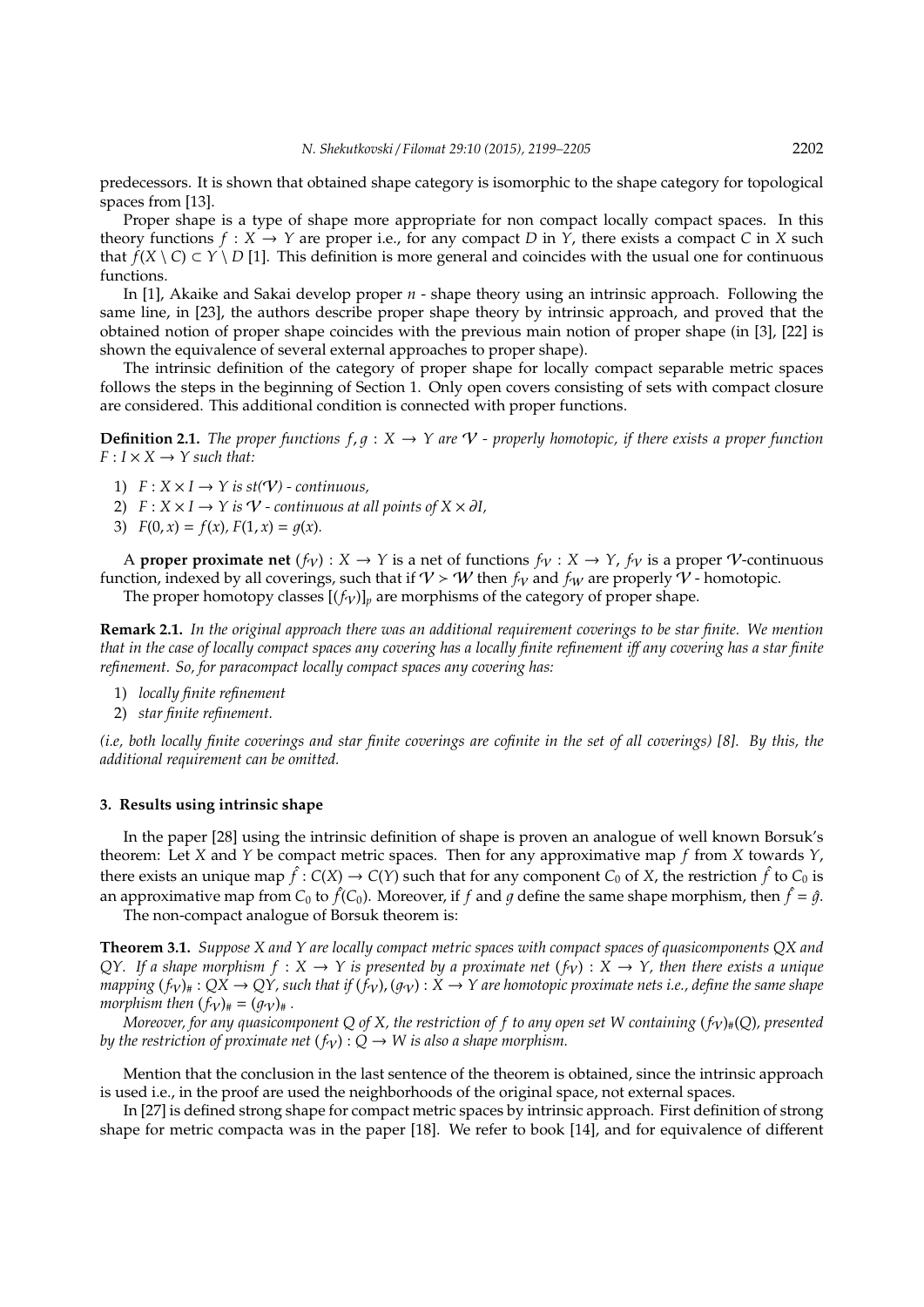approaches for metric compacta to [12]. The definition of strong shape in [27], is based on the notion of strong proximate sequence.

The sequence of pairs  $(f_n, f_{n,n+1})$  of functions  $f_n: X \to Y$  and  $f_{n,n+1}: X \times I \to Y$ , is a *strong proximate sequence* from *X* to *Y*, if there exists a cofinal sequence of finite coverings,  $V_1 > V_2$ ... of *Y*, such that for each natural number *n*,  $f_n : X \to Y$  is a  $(\mathcal{V}_n)$  - continuous function and  $f_{n,n+1} : X \times I \to Y$ , is a homotopy connecting ( $V_n$ ) - continuous functions  $f_n : X \to Y$  and  $f_{n+1} : X \to Y$ .

We say that  $(f_n, f_{n,n+1})$  is a strong proximate sequence over  $(\mathcal{V}_n)$ .

If  $(f_n, f_{n,n+1})$  and  $(f'_n, f'_n)$  $f'_{n,n+1}$ ) are strong proximate sequences from *X* to *Y*, then there exists a cofinal sequence of finite coverings  $(V_n)$  such that  $(f_n, f_{n,n+1})$  and  $(f'_n, f'_n)$  $\binom{n}{n,n+1}$  are strong proximate sequences over  $(V_n)$ .

Two strong proximate sequences  $(f_n, f_{n,n+1})$  and  $(f'_n, f'_n)$  $F'_{n,n+1}$ ):  $X \to Y$  are *homotopic* if there exists a strong proximate sequence  $(F_n, F_{n,n+1})$ :  $X \times I \rightarrow Y$  over  $(\mathcal{V}_n)$  such that

- 1)  $F_n: X \times I \to Y$  is a homotopy between  $\mathcal{V}_n$  continuous maps  $f_n$  and  $f'_n$ ,
- 2)  $F_{n,n+1}: X \times I \times I \to Y$  is a st<sup>2</sup>( $V_n$ ) continuous function, at all poins from  $X \times \partial I^2$  is  $st(V_n)$  continuous, 3)  $F_{n,n+1}(x,t,0) = f_{n,n+1}(x,t)$ ,  $F_{n,n+1}(x,t,1) = f'_n$  $\int_{n,n+1}^{t} (x, t)$ .

Homotopy classes of strong proximate sequences are morphisms of strong shape category.

In compact metric space, the existence of cofinal sequence of coverings  $\mathcal{V}_1 > \mathcal{V}_2$ ... of *Y*, allows to define strong shape theory using only homotopies of second order.

In more general case of paracompact spaces, homotopies of all orders must be considered. In [18], is described the construction for (strongly) paracompact spaces. We form all finite sets of coverings of *Y*,  $a = \{V_0, V_1, \ldots, V_n\}$ , having a maximal element (i.e., a covering that refines all other coverings of that finite set, and is not refined by any other covering of that finite set). The maximal element is denoted by max*a* .

Let  $\Delta^n \subset R^n$ ,  $\Delta^n = \{(t_1, t_2) | 1 \ge t_1 \ge t_2 \ge \cdots \ge t_n \ge 0\}$  be the non standard *n*-simplex.

**Definition 3.1.** *A coherent proximate net f* : *X* → *Y*, *consists of functions <i>f* = { $f_a$ |∀ $a$ <sub>*E*</sub> = ( $a_0, a_1, ..., a_n$ ),  $a_n$  ⊂ ... ⊂  $a_0$ *}, such that each*  $f_a: X \times \Delta^n \to Y$  *is st<sup>n</sup>* max  $a_0$  *- continuous and is st<sup>n–1</sup> max*  $a_0$  *- continuous on*  $X \times \partial \Delta^n$ *, and the following coherence condition is satisfied*

$$
f_{\underline{a}}(t_1, t_2, ..., t_n, x) = \begin{cases} f_{a_1...a_n}(t_2, ..., t_n, x), & t_1 = 1 \\ f_{a_0...a_i...a_n}(t_1, ..., \hat{t}_i, ..., t_n, x), & t_i = t_{i+1} \\ f_{a_0...a_{n-1}}(t_1, ..., t_{n-1}, x), & t_n = 0. \end{cases}
$$

*The coherent proximate net, will be shortly denoted by*  $f = (f_a)$ *.* 

**Definition 3.2.** *Coherent proximate nets*  $f, g: X \rightarrow Y$  *are homotopic, if there exists a coherent proximate net*  $\underline{H}=(H_{\underline{a}})$  , such that  $H_{\underline{a}}:X\times\Delta^n\times I\to Y$  is st<sup>n+1</sup> max  $a_0$  - continuous, st<sup>n</sup> max  $a_0$  – continuous on  $X\times\partial(\Delta^n\times I)$ *and the following conditions are satisfied:*

$$
H_{\underline{a}}(x, \underline{t}, 0) = f_{\underline{a}}(x, \underline{t}),
$$
  
\n
$$
H_{\underline{a}}(x, \underline{t}, 1) = g_{\underline{a}}(x, \underline{t}).
$$

Finite sets of coverings with a maximal element, are ordered by inclusion, and this ordering is cofinite i.e., each *a* has only finite number of predecessors. This fact, allows composition of coherent proximate nets to be defined, although not in an easy way. In this way category of strong shape is formed for (strongly) paracompact spaces [18]. In [2] is shown that strong shape category of metric compacta is a subcategory of the last category.

In [26] a proper shape is presented using an intrinsic definition and proximate sequences indexed only by finite coverings consisting of open sets with compact boundary. The construction follows the line from Section 2, and this notion of shape is denoted as proper shape over finite coverings.

One of the main results in proper shape is the following theorem: If *X* and *Y* have the same proper shape, then their end point compactifications *FX* and *FY* have the same shape [4]. In the paper is proved the following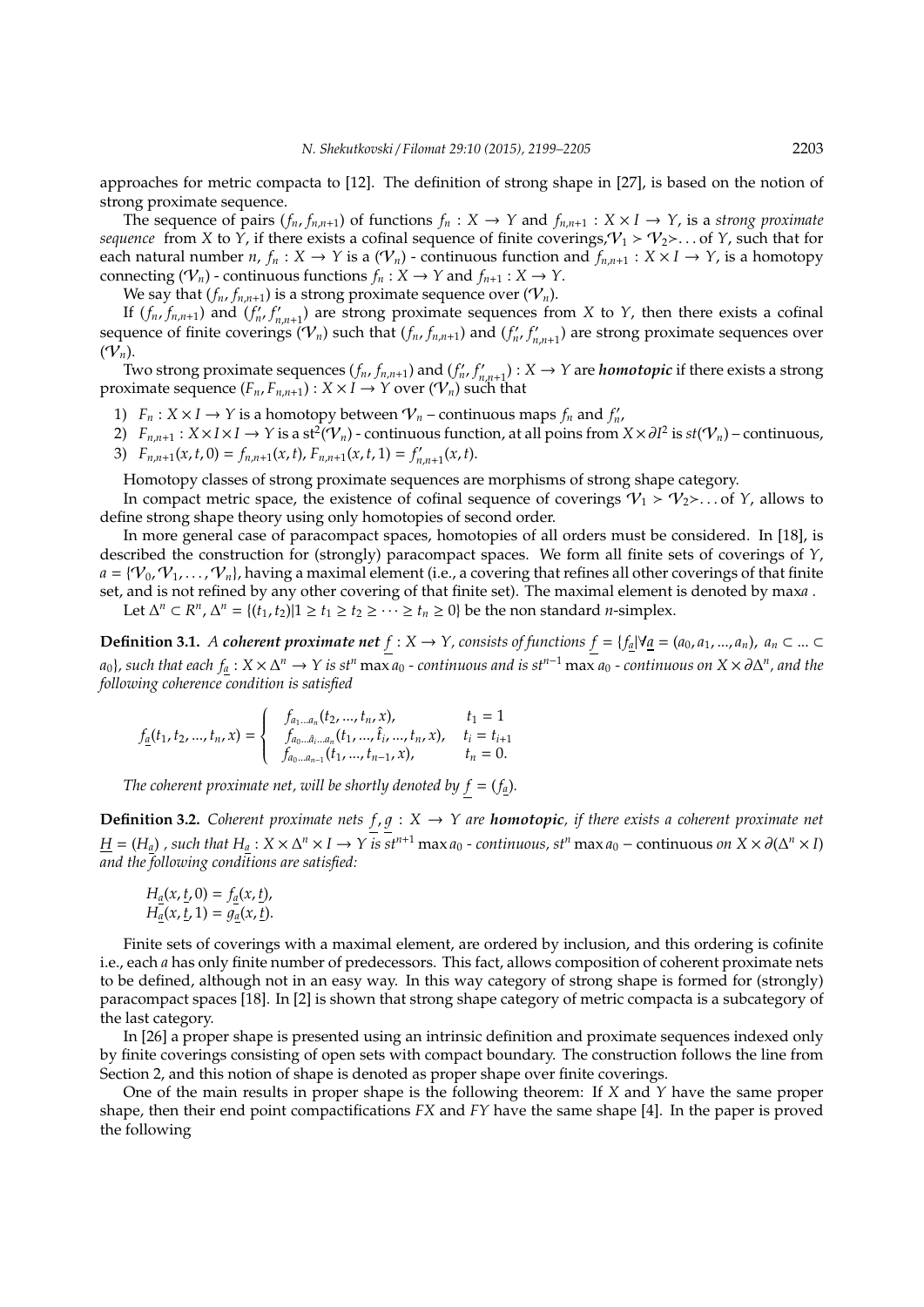**Theorem 3.2.** *X and Y are locally compact separable metric spaces with compact spaces of quasicomponents. If X and Y have the same proper shape over finite coverings then their end points compactifications FX and FY have the same shape.*

Based on recent techniques of intrinsic shape in [31], is defined proximate fundamental group, an invariant of pointed intrinsic shape of a space [33].

Finally, one of the main applications of shape is in dynamical systems. It seems that intrinsic approach to shape is the most natural way how shape theory should be applied to dynamical systems. In [29] using the intrinsic approach is generalized the theorem about shape of compact attractors in non-compact spaces: If *A* is global attractor for a given semi-dynamical system then the shape of the phase space coincides with the shape of the attractor.

In [32] is proven that components of chain recurrent set of a dynamical system defined on a compact manifold, possess a stronger connectivity known as joinability (or pointed 1 - movability in the sense of Borsuk).

In [34], using techniques of intrinsic shape is proved a theorem about the shape of members of Morse decomposition and shape of the chain recurrent set.

#### **References**

- [1] Y. Akaike, K. Sakai, Describing the proper n-shape category by using non-continuous functions, Glasnik matematicki, Vol. 33 (53), 1998, 299–321.
- [2] B. Andonovik, N. Shekutkovski , Subcategory of metric compacta in the strong shape category Mat. Bilten, 34(LX), (2010), 13–25. ´
- [3] B.J. Ball, Altemative approaches to proper shape theory, Studies in Topology (Proc. of the 1974 Charlotte Topology Conf.), Academic Press, 1975, 1-27.
- [4] B.J. Ball, R.B. Sher, A theory of proper shape for locally compact metric spaces, Fund. Math. 84 (1974), 163–192.
- [5] K. Borsuk, Theory of Shape, Polish Scientific Publisher, Warszawa, 1975.
- [6] Z. Cerin, Proximate topology and shape theory, Proc. Roy. Soc. Edinburgh, Sect. A 125 (1995), 595 615.
- [7] Z. Cerin, Shape via multi-nets, Tsukuba J. Math. 19 (1995), no.2, 245–268.
- [8] R. Engelking, General Topology, Monografie Matematiczne, Warszawa, 1977.
- [9] J. Felt, ε continuity and shape, Proceedings of the American Mathematical society 46 (1974), No. 3, December 1974, 426–430.
- [10] Giraldo, J. M. R. Sanjurjo, Strong multihomotopy and Steenrod loop spaces. J. Math. Soc. Japan 47 (1995), No. 3, 475–489.
- [11] R. W. Kieboom, An intrinsic characterization of the shape of paracompacta by means of non-continuous single-valued maps, Bull. Belg. Math. Soc. 1 Volume 1, Number 5 (1994), 701–711.
- [12] Yu. Lisica, S. Mardešić, Coherent homotopy and strong shape for compact metric spaces, Glasnik Mat. Vol. 20(40) (1985), 159-167.
- [13] S. Mardešić, J. Segal, Shape Theory An Inverse System Approach, North Holland, 1982.
- [14] S. Mardešić, Strong Shape and Homology, Springer Verlag, 1-489, Berlin, 2000.
- [15] Z. Misajleski, N. Shekutkovski, Intrinsic shape based on  $\varepsilon$  continuity and on continuity up to a covering are equivalent (II), Proceedings of FMNS 2013, Volume 1 (2013), 87–94.
- [16] Z. Misajleski, N. Shekutkovski, Equivalence of intrinsic shape and shape, God. Zb. Inst. Mat. 42 (2013), 69–80.
- [17] M. A. Moron, F. R. Ruiz del Portal, Multivalued maps and shape for paracompacta. Math. Japon. 39 (1994), no. 3, 489–500.
- [18] J.B. Quigley, On exact sequence from the *n*-th to (*n* − 1)-st fundamental group, Fund. Math. 77 (1973), 195–210.
- [19] J.M.R.Sanjurjo, A non-continuous description of the shape category of compacta, Quart.J.Math. Oxford Series 40 (1989), 351–359. [20] J. M. R. Sanjurjo, An intrinsic definition of shape, Trans. Amer. Math. Soc. 329 (1992), no. 2, 625–636.
- 
- [21] J. M. R. Sanjurjo, Shape morphisms and small multivalued maps, Math. Japon. 35 (1990), no. 4, 713–717.
- [22] N.Shekutkovski, V. Vasilevska, Two approaches to proper shape theory, Mat. Bilten No. 21 (1997), 51–66.
- [23] N. Shekutkovski, G. Markoski, Equivalence of the inverse system approach and the intrinsic approach to proper shape, God. Zb. Inst. Mat. 41 (2008), 43–56.
- [24] N. Shekutkovski, B. Andonovik, Intrinsic definition of strong shape of strong paracompacta, Proceedings of IV Congress of the mathematicians of R. Macedonia, Struga, October 18–22, 2008 (2010), 287–299.
- [25] N. Shekutkovski, G. Markoski, Intrinsic definition of proper shape and spaces with compact components,, Proceedings of IV Congress of the mathematicians of Republic of Macedonia, Struga, October 18–22, 2008, 272–286.
- [26] N. Shekutkovski, G. Markoski, Proper shape over finite coveringss, Topology and its Applictions 158 (2011), 2016–2021.
- [27] N. Shekutkovski, Intrinsic definition of strong shape for compact metric spaces, Topology Proceedings, (2012) Vol. 39, 27–39.
- [28] N. Shekutkovski, T.A. Pachemska, G. Markoski, Maps of quasicomponents induced by a shape morphism, Glasnik Matematicki, Vol. 47, No. 2 (2012), 431–439.
- [29] N. Shekutkovski, M. Shoptrajanov, Intrinsic approach to shape of attractor in arbitrary metric spaces, God. Zb. Inst. Mat. 42 (2013), 59–68.
- [30] N. Shekutkovski, G. Markoski, Proper shape and shape of compactificatiion, God. Zb. Inst. Mat. (2013), 27–37.
- [31] N. Shekutkovski, A. Velkoska, Proximate Fundamental Group, Proceedings of the Fifth International Scientific Conference– FMNS2013, June 12–16, 2013 (2013), 80–86.